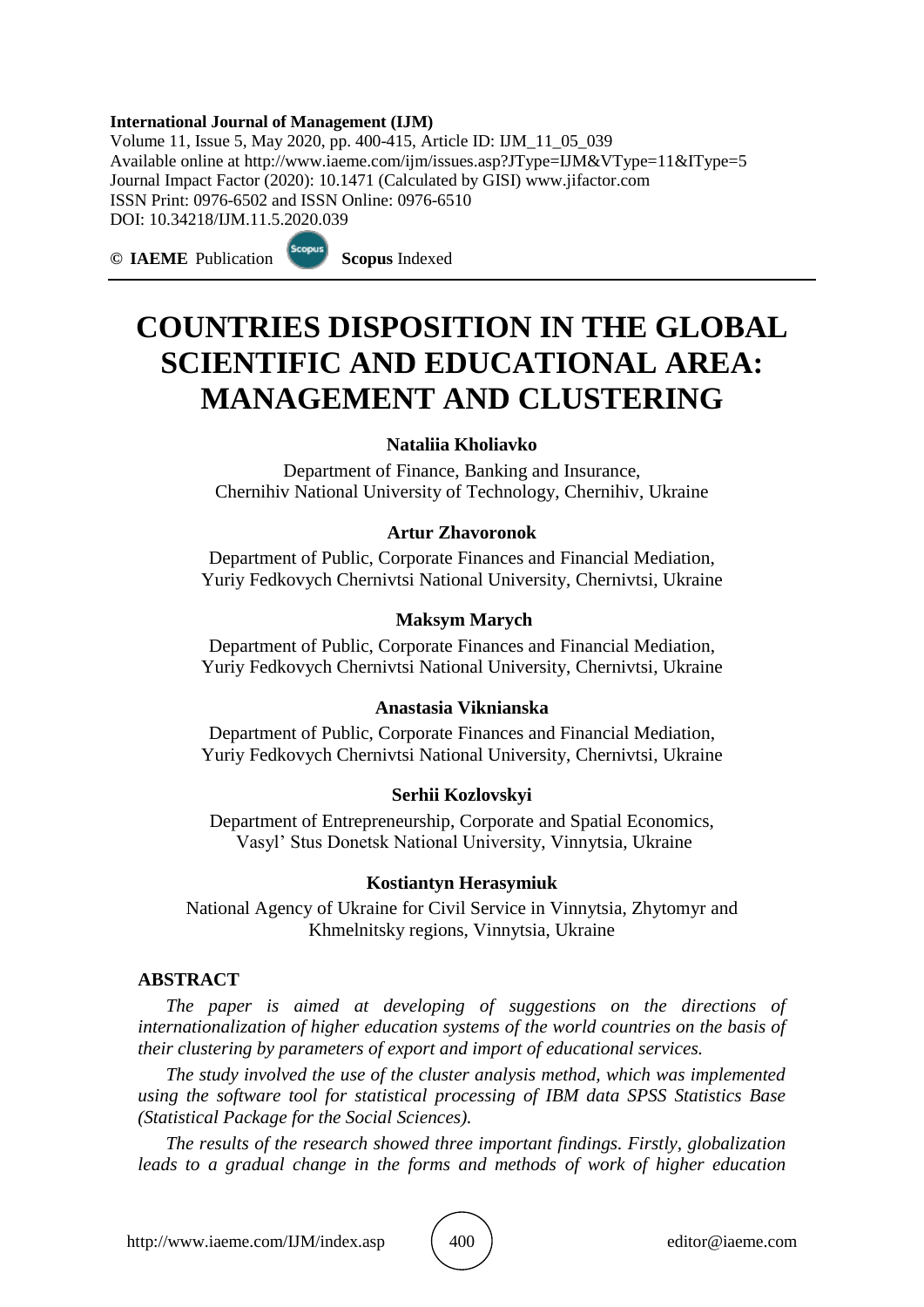*institutions; it is accompanied by a change in the structure of foreign students. Secondly, in the world market for educational services, India and China hold the lead in terms of imports of educational services; the USA, Great Britain, Australia, Germany, France, China, Russian Federation – by the export of educational services. Thirdly, enhancing competitiveness of universities in the global educational services market requires a transformation of management approaches at both national and institutional levels, namely: towards the development and implementation of holistic strategies for the internationalization of higher education systems and higher education institutions. The authors emphasize the integrative nature of such strategies, which means combining aspects of marketing and branding of universities abroad, modernization of the educational process, internationalization of research, improvement of the infrastructure and organization of leisure for international students.* 

*JEL Classification: I21, I25, O50, I23.*

**Key words:** management, higher education system; university; clustering; educational services; internationalization; globalization; strategy

**Cite this Article:** Nataliia Kholiavko, Artur Zhavoronok, Maksym Marych, Anastasia Viknianska, Serhii Kozlovskyi and Kostiantyn Herasymiuk, Countries Disposition in the Global Scientific and Educational Area: Management and Clustering. *International Journal of Management*, 11 (5), 2020, pp. 400-415. http://www.iaeme.com/IJM/issues.asp?JType=IJM&VType=11&IType=5

# **1. INTRODUCTION**

The intensification of competition in the global market for educational services causes the need for searching new tools to evaluate the competitive positions of universities. For this reason, a significant number of world rankings of the best universities of the world and national higher education systems have emerged. However, they are not without certain disadvantages, such as:

- subjectivity (through the involvement of experts in evaluating the performance of universities);
- prioritization (giving more weight to a particular type of university activity for example, the potential to score more in terms of academic performance than in terms of the quality of the educational process);
- limitations of the parameters selected for accounting (as a consequence, it is impossible to take into account all the parameters and ensure the completeness of the information base);
- uniformity (not taking into account the peculiarities of individual countries, the specifics of local stakeholder requests, the needs of national labour markets, the intensity of scientific and technological and innovative development, etc.).

Notwithstanding the above, world university rankings are still one of the most common competition tools in the educational services market. This is caused primarily by the simplicity of their interpretation, the clarity for the entrants and the transparency of their construction (due to the open access to the method of calculating all rating indicators). However, in order to conduct an in-depth scientific study of the development of the global market for educational services, it is advisable to cluster the countries of the world according to the dynamics of their higher education systems.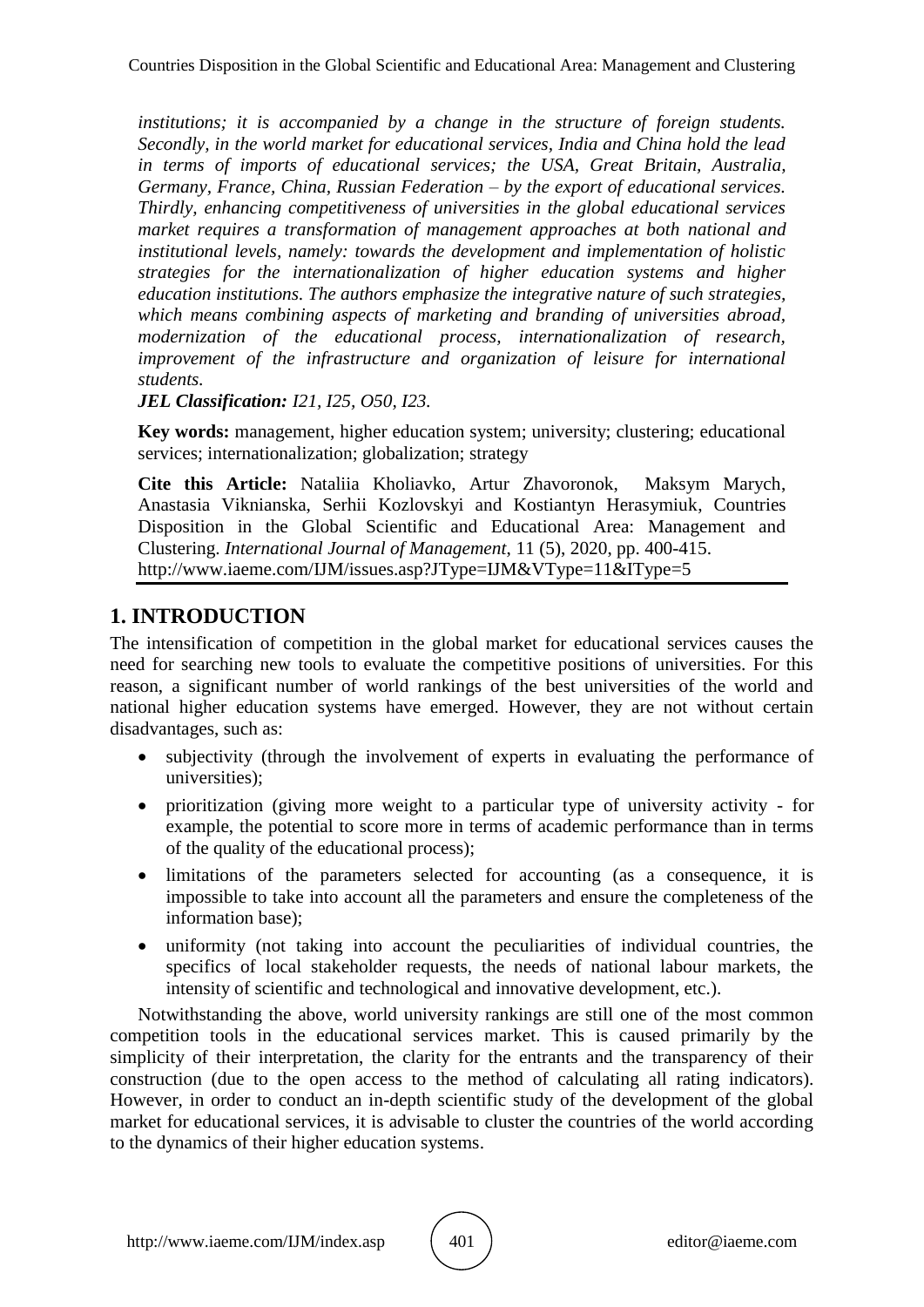## **2. LITERATURE REVIEW**

Clustering of countries by the parameters of export and import of educational services allows to outline their positions in the modern scientific and educational space, the defining characteristic of which development is the active globalization and internationalization. The universally recognized notion of internationalization in higher education was formulated by J. Knight (2011-2012). The scientific community pays considerable attention to research on the processes of internationalization of higher education (Scott, 1998-2000; Coelen, 2015; Kehm & Teichler, 2017; Tamtik, 2017; Frolich, Veiga & Dezembro, 2005; Debych, Horbunova, Zinchenko, Stepanko & Skypko, 2016). Historical aspects of the course of internationalization processes reveal P.G. Altbach and H. De Wit (2015). Separately in this context, it is important to note the scientific work of J.K. Hudzik (2011), in particular, suggested approaches to integrated and institutionalized internationalization of higher education. Conceptual principles for the development and implementation of strategies for internationalization of higher education system and universities are developed by A.V. Verbytska (2018).

A significant contribution to the study of internationalization of higher education was made by L.E. Rumbley and P.G. Altbach (2016). These scientists in their publications highlighted practical and strategic directions of internationalization. In the first direction, institutional frameworks for the internationalization of universities were developed; in the second direction – a complex of issues of state regulation of internationalization processes (Rumbley & Altbach, 2016). L.E. Rumbley (2015) considered internationalization as the imperative of the 21st century. The team of authors (Helms, et al., 2015) analysed the processes of internationalization of higher education at the national level, in particular through the prism of national policies and programs. The economic aspects of higher education internationalization were revealed in the work of P. Bennell and T. Pierce (2003).

R. Choudaha, H. Wit (2014) and D. Killick (2015) considered the impact of internationalization processes on student mobility parameters in the world. Particular attention was paid to the challenges that internationalization cause in shaping a student's personality (Killick, 2015).

The general principles of global competitiveness of educational systems were disclosed in M. West (2012) work. Trends of competition in higher education sphere at the national and global levels were highlighted by S. Marginson, while demonstrating one's own attitude to numerous university rankings (2000-2007). An in-depth analysis of international competitive disposition of national higher education systems was conducted by a team of Ukrainian researchers – L. Antonyuk, D. Ilnytskyy and M. Sandul (2017). I. Kalenyuk & O. Kuklin (2009) in a joint scientific work specified the current tendencies of transformation of education in the global environment. A theoretical model for assessing the competitiveness of the national higher education system was proposed in the publication of M. Stonkiene, R. Matkeviciene& E. Vaiginiene (2016). Moreover, in 2003, M. Kwiek (2003) identified a set of challenges that a new century will bring to the higher education system and approaches to its regulation.

While appreciating the existing scientific achievements in the field of internationalization and globalization of the scientific and educational space, it should be noted the following. The dynamism of national higher education systems and the rapid pace of university development require constant monitoring of both the system as a whole and its individual elements. Trends in academic mobility, geographical and profile structure of foreign students require regular monitoring. Formation and effective implementation of programs, strategies, policies of internationalization are possible only on the basis of in-depth analysis and assessment of the current state of the global market for educational services. Based on this, the need to analyse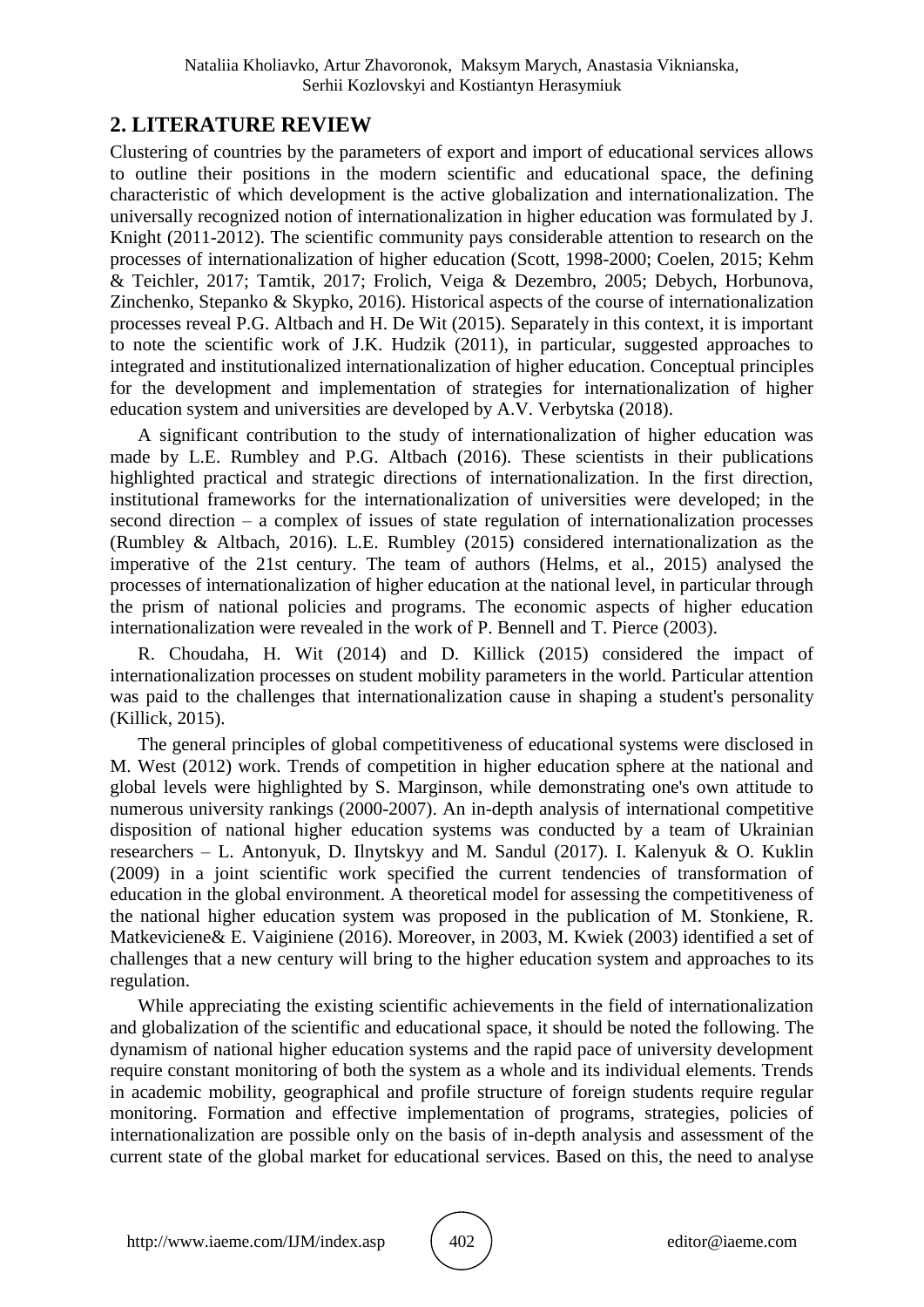the countries by export and import of educational services through the use of modern cluster analysis tools is actualized.

## **3. AIMS OF THE STUDY**

The aim of the article is formulation of suggestions on the directions of internationalization of higher education systems of the world countries on the basis of their clustering by parameters of export and import of educational services.

### **4. RESEARCH METHODS**

In the course of the research, the method of cluster analysis has been used, which made it possible to group countries according to the set of parameters of development of national higher education systems. Therefore, it made possible to to analyse not each country individually, but to study the dynamics of the development of their groups formed by the criterion of similarity. Thus, it allowed to optimize the research process itself and to avoid cumbersome calculations. Clustering allows, on the one hand, to identify common trends in development of a particular group of countries; on the other hand, to identify leaders and outsiders of the market both generally by sampling and by individual clusters.

Modern ICTs can significantly simplify and accelerate the process of objects clustering. Within this study, was used the IBM SPSS Statistics Base (Statistical Package for the Social Sciences) program, which is characterized by its versatility and is widely used in economics for applied research. The clustering criterion in this program is the distance between the points of the scatterplot, which is most commonly defined as the Euclidean distance.

SPSS uses several clustering methods: Between-groups linkage; Within-groups linkage; Nearestneighbor; Furthest neighbor; Centroid clustering; Median clustering; Ward's Method. The last of these methods has been involved in the course of our study. Ward's Method primarily involves calculating the averages of variables in clusters. The Euclidean squared distance between the mean values of the variables in the clusters and the individual observations is then determined; the distances calculated in this way are added. According to these summaries, the clusters with the smallest increment of distance are merged.

IBM SPSS Statistics Base gives the opportunity not only to perform comprehensive statistical analysis of data, but also to graphically visualize the results of the analysis. In the process of clustering the countries, a modern system of methods and procedures for statistical data processing is used.

The database of the conducted research was taken from Eurostat and UNESCO official statistics; the retrospective analysis has been made possible by the use of Education at a Glance and Global Education Digest statistical collections from different years of release.

In the methodology of the current study were identified two blocks: clustering of countries by export of educational services (inbound mobility ratio, defined as the proportion of students from abroad in the total number of students in a country; the proportion of foreign students in a certain country in the total number of foreign students in the world) and by import of educational services (outbound mobility ratio, which is defined as the proportion of nationals studying abroad in the total number of students in that country; the proportion of foreign students-citizens of a particular country in the total number of foreign students in the world). The statistical sample was comprised only of those countries where the official statistical databases provide complete information on the studied indicators.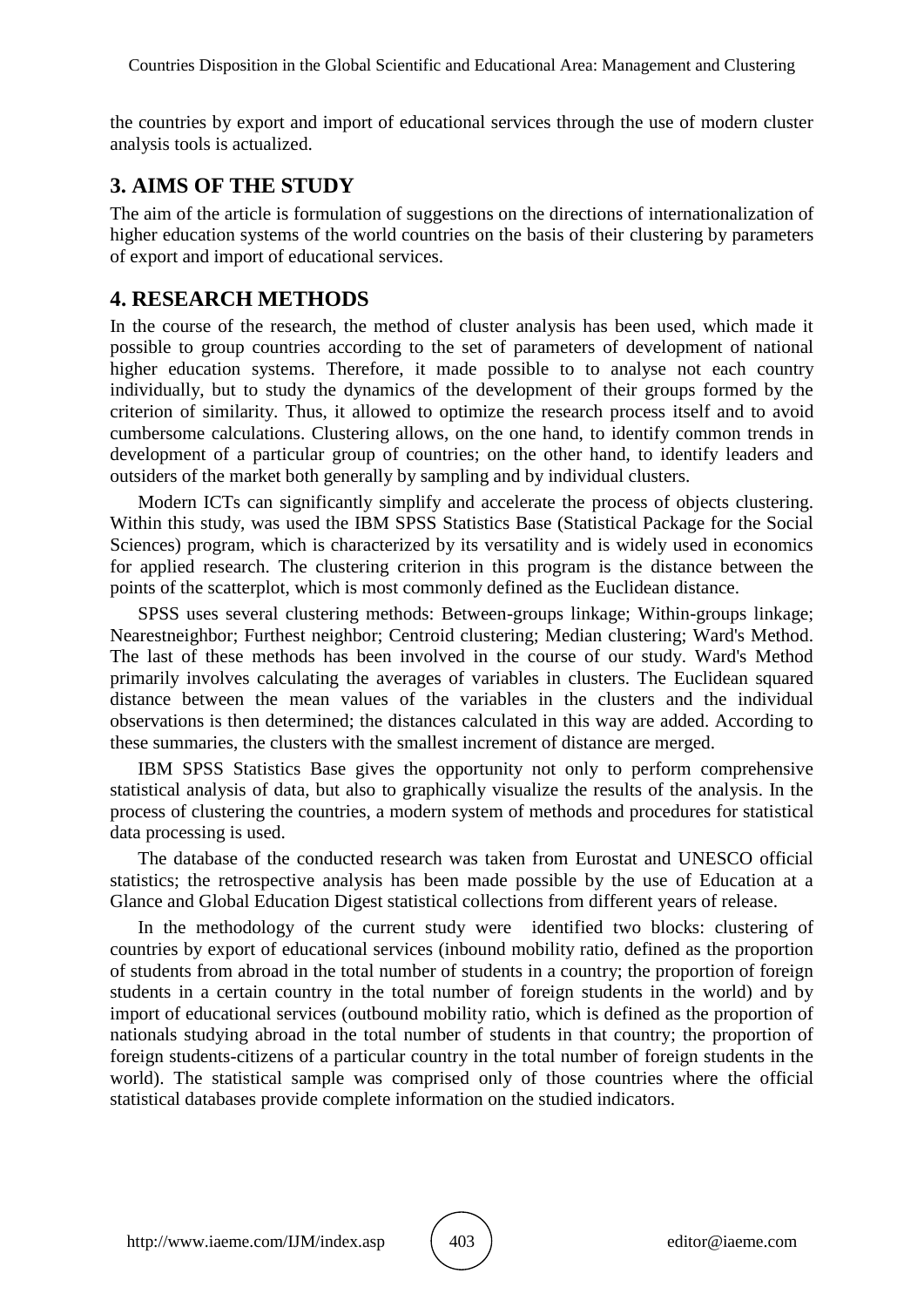# **5. RESULTS**

### **5.1. Methodology of Clustering Countries by the Parameters of Educational Services Export and Import**

1. Defining the purpose of clustering. Choosing a clustering method.

2. Formation of an array of statistics on indicators selected for clustering.

3. Description of the selected variables by determining the form of their distribution, which shows the frequency of the variables entering the intervals of grouping. This allows to define clear intervals in which the indicator fluctuates. Technically, this looks like SPSS program building a spreadsheet with the results of calculations of the frequency of the indicator values entering the intervals, as well as indicating the corresponding valid and accumulated percentages.

4. Construction of the diagram of frequency distribution of variable values. Determination of sample size; specification of the interval at which the overwhelming proportion of inbound sample objects falls. If a certain portion of the input sample falls outside the identified interval, then such values are removed from further calculations. This prevents the results of clustering being distorted.

5. Construction of a summary report table on observations.

6. Determination of agglomeration order (in the current study - by Ward's Method). The SPSS program builds a table describing the steps of agglomeration and calculating the coefficients used to determine the optimal number of clusters. These coefficients show the distance between the two clusters. In the current research, the Euclidean square, defined by standardized values, has been used as such distance.

7. Formation of country clusters by the parameters of export and import of educational services, in particular by identifying the initial cluster centers and the step-by-step integration of observation groups. This integration takes place until the distance between the clusters changes abruptly. SPSS program creates clusters whose objects are characterized by similar manifestations of variables; clusters that are relatively close to each other. Construction of an iteration chronology table indicating the change of cluster centers at each stage.

8. Specifying the affiliation of countries to a particular cluster (SPSS program generates the clusters observation table). Construction of tables with fixation of the final centers of clusters, distances between the final centers of clusters, number of observations in each of the formed clusters.

9. Construction of a dendrogram showing the process of merging clusters (based on the data of the agglomeration order table). The dendrogram clearly demonstrates the merged clusters as well as the values of coefficients within the interval [0; 25]. The clusters formed during the merger are marked on the dendrogram by horizontal dashed lines.

10. Analysis of the formed clusters of countries, in particular by specifying for each of them the intervals of fluctuations of parameters. Economic interpretation of clustering results.

### **5.2. Clustering of Countries by Import Parameters of Educational Services**

In the course of the analysis was identified the feasibility of forming five clusters of countries by import parameters of educational services. This is confirmed by the data in Table 1, which contains a description of the history of object clustering operations performed.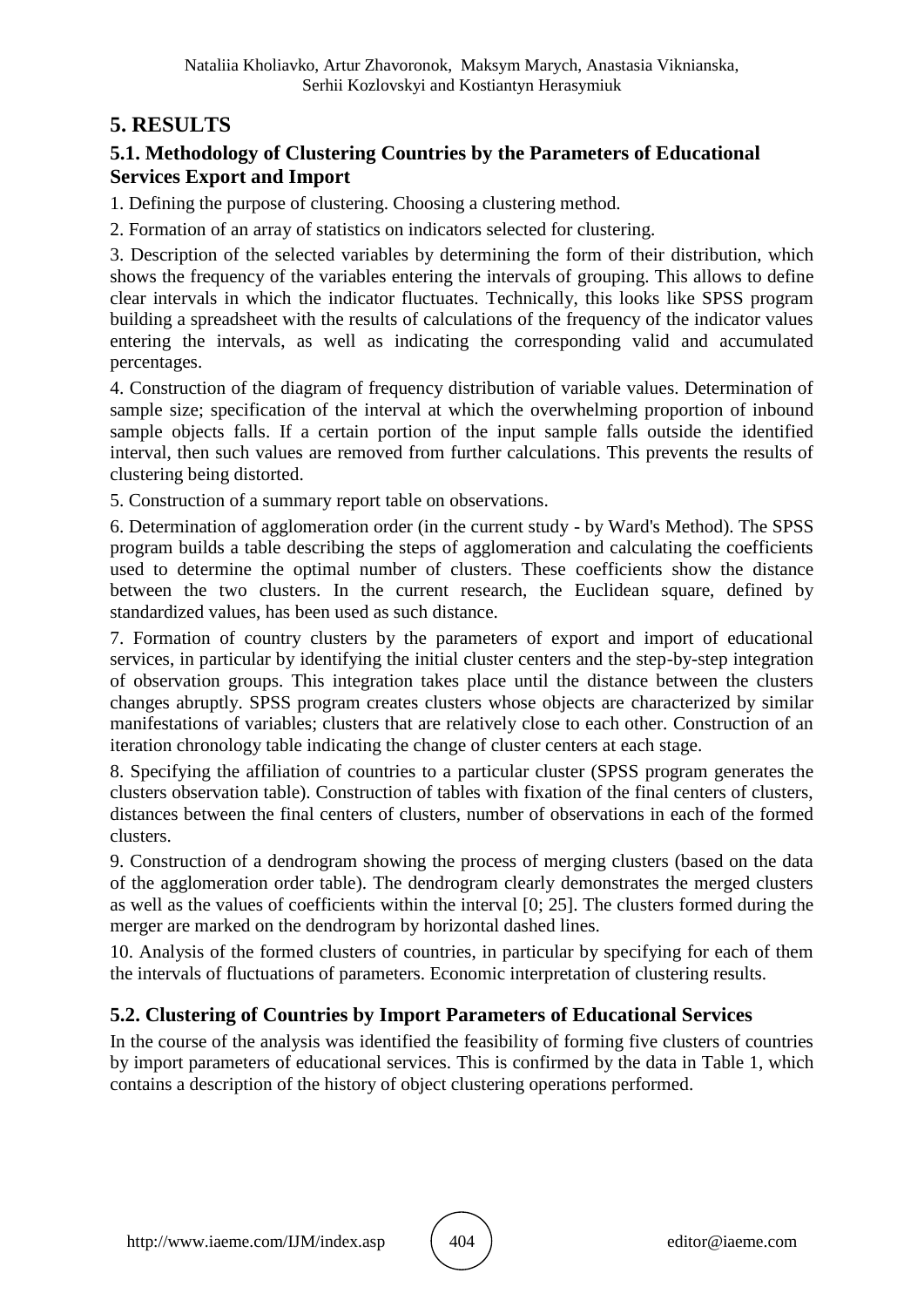|                  | <b>Change of cluster centers</b> |         |          |       |          |
|------------------|----------------------------------|---------|----------|-------|----------|
| <b>Iteration</b> |                                  |         |          |       |          |
|                  | 1301.729                         | 698.647 | 2965.269 | 0.000 | 2695,600 |
|                  | 705.439                          | 106.700 | 96.134   | 0.000 | 0.000    |
|                  | 0.000                            | 0,000   | 0.000    | 0,000 | 0,000    |

#### **Table 1** Timeline of iterations

Source: Compiled by the authors

To prevent the clustering results from being distorted, India and China were removed from the original sample. The calculated information on the initial and final centers of the formed clusters is presented in Table 2.

|                                     | <b>Cluster</b> |            |            |            |                          |  |  |
|-------------------------------------|----------------|------------|------------|------------|--------------------------|--|--|
| <b>Parameter</b>                    |                | 2          | 3          | 4          | 5                        |  |  |
| <i>Initial cluster centers</i>      |                |            |            |            |                          |  |  |
| Number of students                  | 35066,00       | 16135,00   | 31,00      | 562889,00  | 54407,00                 |  |  |
| Out bound mobility ratio            | 1,30           | 6,40       | 60,90      | 1,80       | 2,40                     |  |  |
| Gross outboun denrolment ratio      | 1,10           | 1,00       | 4,80       | 0,50       | 1,30                     |  |  |
| <b>Final cluster centers</b>        |                |            |            |            |                          |  |  |
| Number of students                  | 33058,83       | 15329,66   | 3092,31    | 562889,00  | 51711,40                 |  |  |
| Out bound mobility ratio            | 3,24           | 5,04       | 36,46      | 1,80       | 2,06                     |  |  |
| Gross out bound enrolment ratio     | 1,79           | 1,93       | 5,68       | 0,50       | 0,96                     |  |  |
| Distances between cluster endpoints |                |            |            |            |                          |  |  |
| Cluster                             |                |            |            | 4          | $\overline{\phantom{0}}$ |  |  |
|                                     |                | 17729,178  | 29966,547  | 529830,167 | 18652,567                |  |  |
| 2                                   | 17729,178      |            | 12237,391  | 547559,345 | 36381,745                |  |  |
| 3                                   | 29966,547      | 12237,391  |            | 559796,696 | 48619,107                |  |  |
| 4                                   | 529830,167     | 547559,345 | 559796,696 |            | 511177,600               |  |  |
|                                     | 18652,567      | 36381,745  | 48619,107  | 511177,600 |                          |  |  |

**Table 2** Estimated data on cluster centers

Source: Compiled by the authors

The dendrogram showing the connections between some sample objects is shown in Figure 1.



Source: Compiled by the authors

**Figure 1** Dendrogram using Ward's method for clustering countries by parameters of educational services import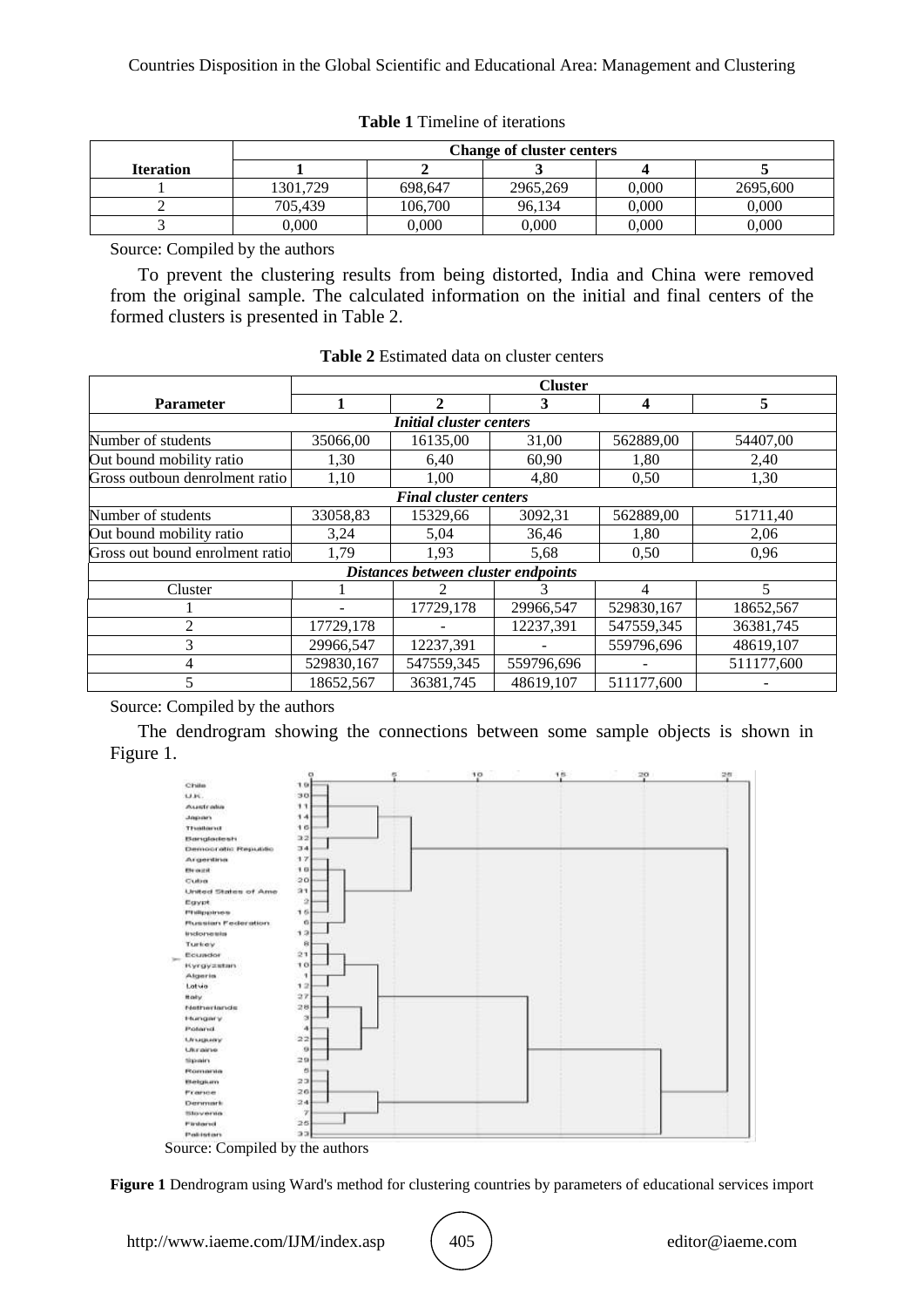Analysing the clustering results it should be reminded that India and China were removed from the sample and assigned to the group of leading countries by the parameters of educational services import. This position of these countries is explained, first of all, by demographic and migration factors. India and China have one of the largest population in the world; in an age of globalization and internationalization of the scientific and educational space, the citizens of these countries are actively going abroad for study. Statistics show that in total, a great number of international students in the world is occupied by immigrants from China and India. This is caused by the following major reasons:

1) socio-economic (higher standard of living in the EU and the USA);

2) political (government stimulating the population to study abroad with the condition of compulsory return and introduction of the acquired knowledge in the economy of the motherland);

3) market (highly competitive position of European and American universities in the market due to the higher quality of their services);

4) social and personal (people's desire to improve their social status through education abroad for further employment in a high-payed workplace with career prospects).

The first cluster includes Algeria, Saudi Arabia, Belarus, Poland, Romania, Ukraine, Kazakhstan, Indonesia, Japan, Thailand, Brazil, Colombia, Mexico, Greece, Italy, Spain, United Kingdom, Bangladesh, Iran, Nepal and Pakistan. These countries are characterized by a relatively low level of outbound student mobility (0-8%) and an average level of values (0.6-1.3%) of the indicator "the proportion of the population of the country studying abroad in the total volume of international students in the world".

The first cluster includes Algeria, Saudi Arabia, Belarus, Poland, Romania, Ukraine, Kazakhstan, Indonesia, Japan, Thailand, Brazil, Colombia, Mexico, Greece, Italy, Spain, United Kingdom, Bangladesh, Iran, Nepal and Pakistan. These countries are characterized by a relatively low level of outbound student mobility (0-8%) and an average level of values (0.6-1.3%) of the indicator "the proportion of the population of the country studying abroad in the total volume of international students in the world".

The first cluster includes Ukraine, whose national higher education system is undergoing reforms. Among their priorities are the activation of the processes of European integration and improvement of the quality of educational services of domestic universities. It should be noted that the statistics show an annual increase in the number of Ukrainian citizens receiving tertiary education abroad. In most cases, Ukrainian students choose higher education institutions in Poland, Czech Republic, Germany, Italy, and Latvia. This choice is motivated not so much by the quality aspects of higher education as by the potential employment opportunities and prospects of living in the EU countries.

The second cluster brings together countries that fall within the averages of the analytics. This cluster includes countries with different geographies, namely: Bahrain, Morocco, United Arab Emirates, Bosnia and Herzegovina, Bulgaria, Moldova, Slovakia, Macedonia, Georgia, Uzbekistan, Singapore, Barbados, Grenada, Jamaica, Ireland, Malta, Angola, Cameroon, Kenya, Senegal and Togo. Systematizing the data it should be noted the economic validity of such grouping of countries, given the lack of powerful higher education institutions in these countries, also those listed in world-recognized university rankings. Accordingly, in pursuit of high quality higher education, students from these countries choose prestigious foreign universities.

The third cluster turned out to be the largest, accounting for 51% of the sample objects. The countries of this cluster are characterized by a low level of outgoing mobility of students (0-8%), as well as a relatively small share of their students studying abroad in the total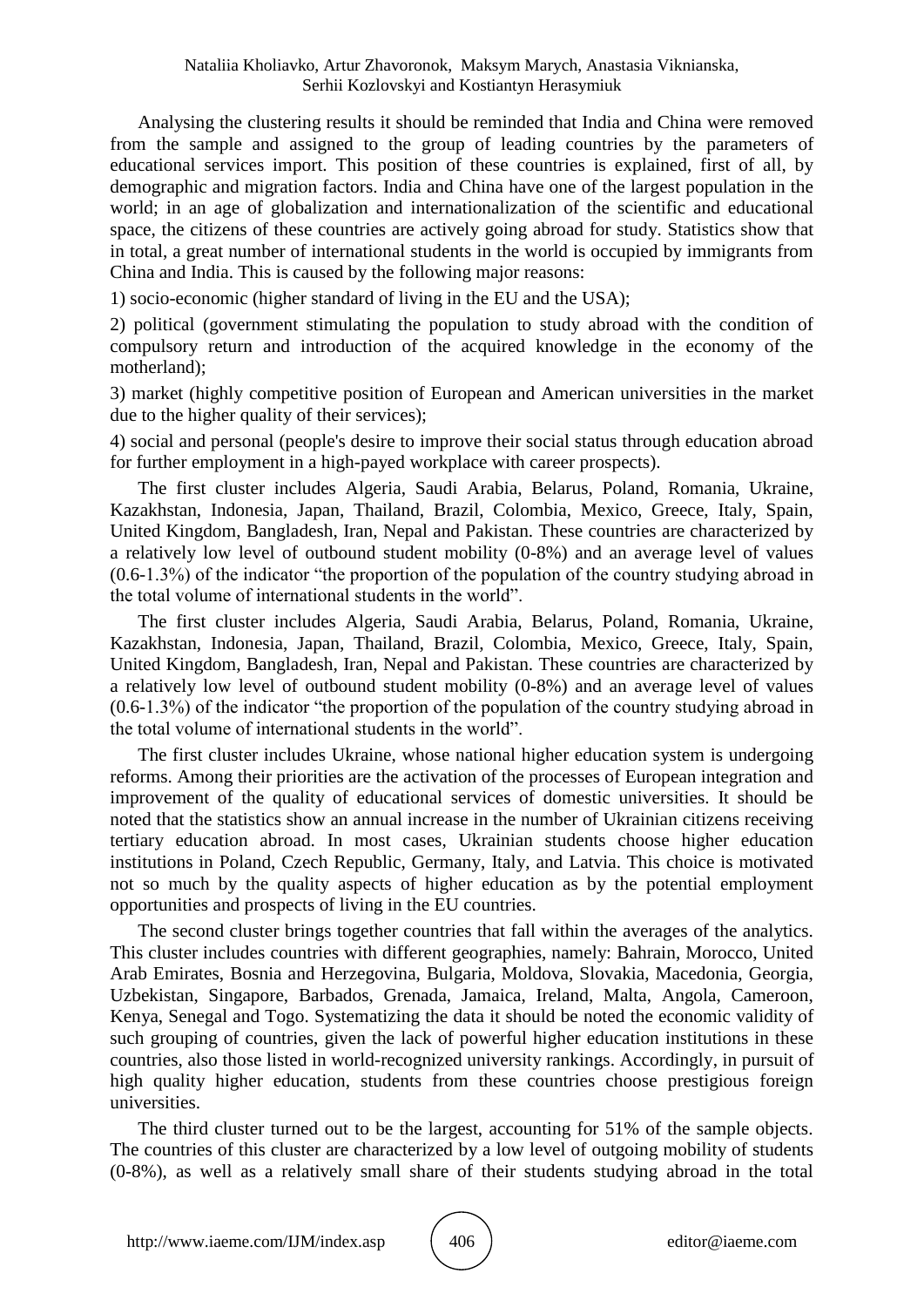number of foreign students in the world  $(0-0.6%)$ . Geographically, these are countries in Europe, Asia and Africa. There are two main reasons why countries may fall into the cluster with low parameters of educational services import:

1) demographic – due to the low population size in these countries, the number of their citizens-foreign students is too small globally;

2) economic – the low income and living standards of some countries in this cluster limit their ability to study abroad (since in addition to tuition fees, they have costs associated with the purchase of teaching and methodological materials, payment for Internet services, and accommodation and food).

The fourth cluster comprises 6.4% of the statistical sample objects, including Montenegro, Aruba, Iceland, Chad, Gambia, Malawi and Niger. According to the parameter "outbound mobility ratio" countries in this cluster fall into the range (14-20%). The above mentioned countries are characterized by a small proportion (0-0.1%) of their citizens in the total number of international students in the world. 4.6% of the sample countries – Turkey, Russian Federation, Malaysia, France, USA – are in the fifth cluster. The share of immigrants from these countries in the total number of international students is relatively large (1.3-2%), and the outbound mobility ratio is at a low level of 0-8%.

The results of clustering the world countries by the parameters of educational services import obtained through the use of the SPSS program are analysed above. To conduct a comprehensive study of the trends of internationalization and globalization of the scientific and educational space, it is necessary to conduct a cluster analysis by the parameters of educational services export.

### **5.3. Clustering of Countries by the Parameters of Educational Services Export**

In accordance with the methodology described above, the next step of the research is clustering of the world countries by major indicators characterizing the export of educational services.



Source: Compiled by the authors

**Figure 2** Diagram of distribution of the values frequency of educational services export

The diagram of distribution of values frequency of selected indicators is shown in Figure 2. The United States of America, the United Kingdom, Australia, Russian Federation, China, Japan and France are excluded from the initial sample for quality clustering. These countries are leaders in scientific and educational space in terms of export of educational services.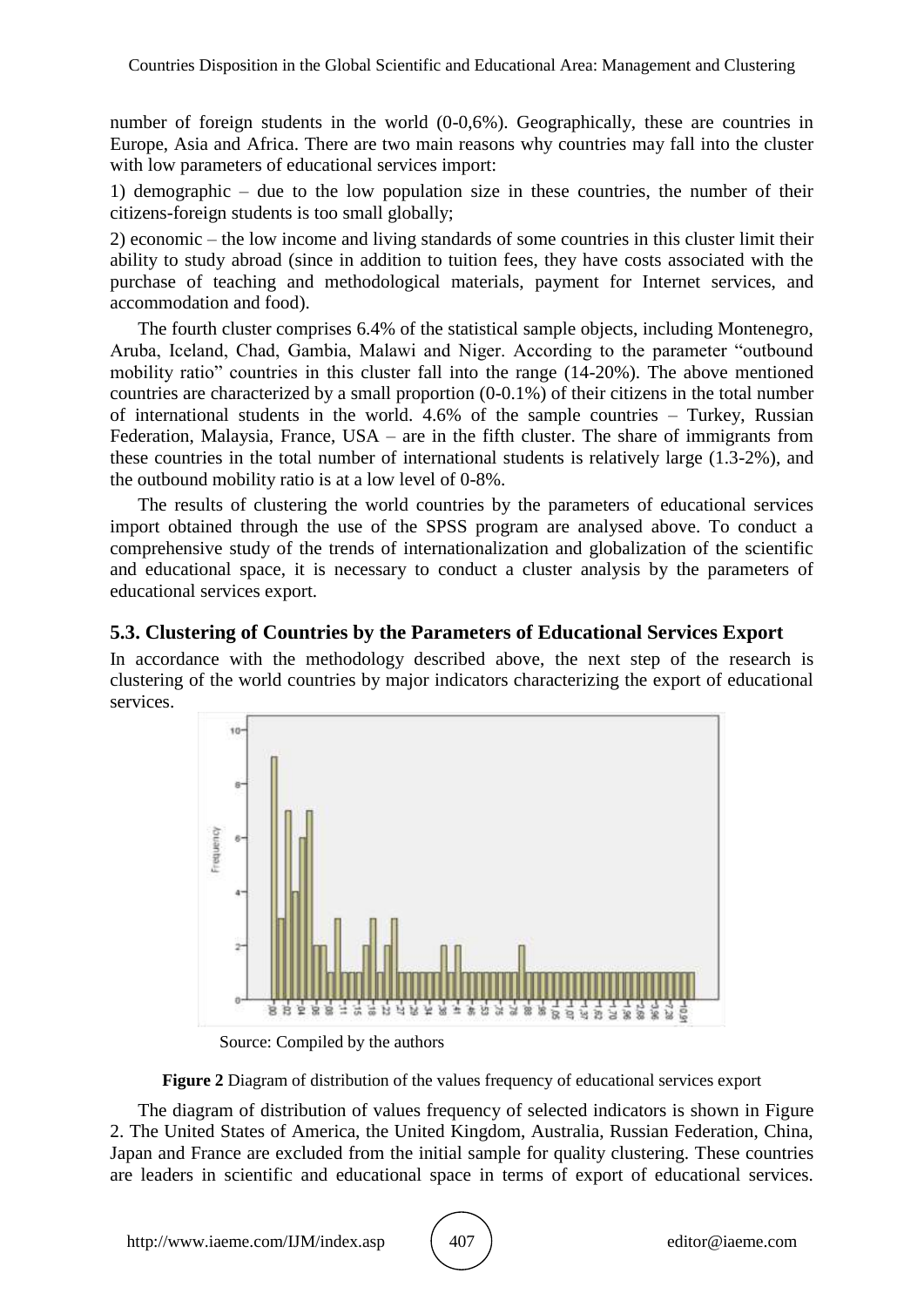Excluding them from the sample allowed a thorough clustering of the rest of the world countries by dividing them into four groups (rather than combining them into one cluster). Accordingly, this step made it possible to analyse more deeply several groups of countries, identify trends in the development of their higher education systems.

Summary report on observations is presented in Table 3, generated by SPSS program. Similar to the previous stage of the research, in clustering countries by parameters of educational services export, were separated 5 clusters of countries.

| <b>Observations</b> |            |               |            |              |            |  |
|---------------------|------------|---------------|------------|--------------|------------|--|
| Valid               |            | <b>Missed</b> |            | <b>Total</b> |            |  |
|                     | Percentage |               | Percentage | N٦           | Percentage |  |
| 80                  | 100,0%     |               | 0.0%       | 80           | 100,0%     |  |

| <b>Table 3 Summary Report on Observations</b> |  |  |
|-----------------------------------------------|--|--|
|-----------------------------------------------|--|--|

Source: Compiled by the authors

The dendrogram of relationships between individual objects of the statistical sample is shown in Figure 3.



Source: Compiled by the authors

#### **Figure 3** Dendrogram with the use of Ward's method for clustering countries by the parameters of educational services export

Below are briefly analysed the results of clustering of the world countries by parameters of educational services export. It should be noted that the leading countries in the selected parameters were excluded from the initial sample of clustering objects: the USA, the UK, China, Australia, Japan and France. Taking a cumulative share of the global market for educational services, they are able to significantly distort the results of clustering, thus complicating market segment analysis.

The SPSS program has formed clusters, the most numerous of which is the first. It includes 50 countries from the statistical sample, which is 62.5% of all analysed objects. In general, these are the countries that exhibit low performance of educational services export.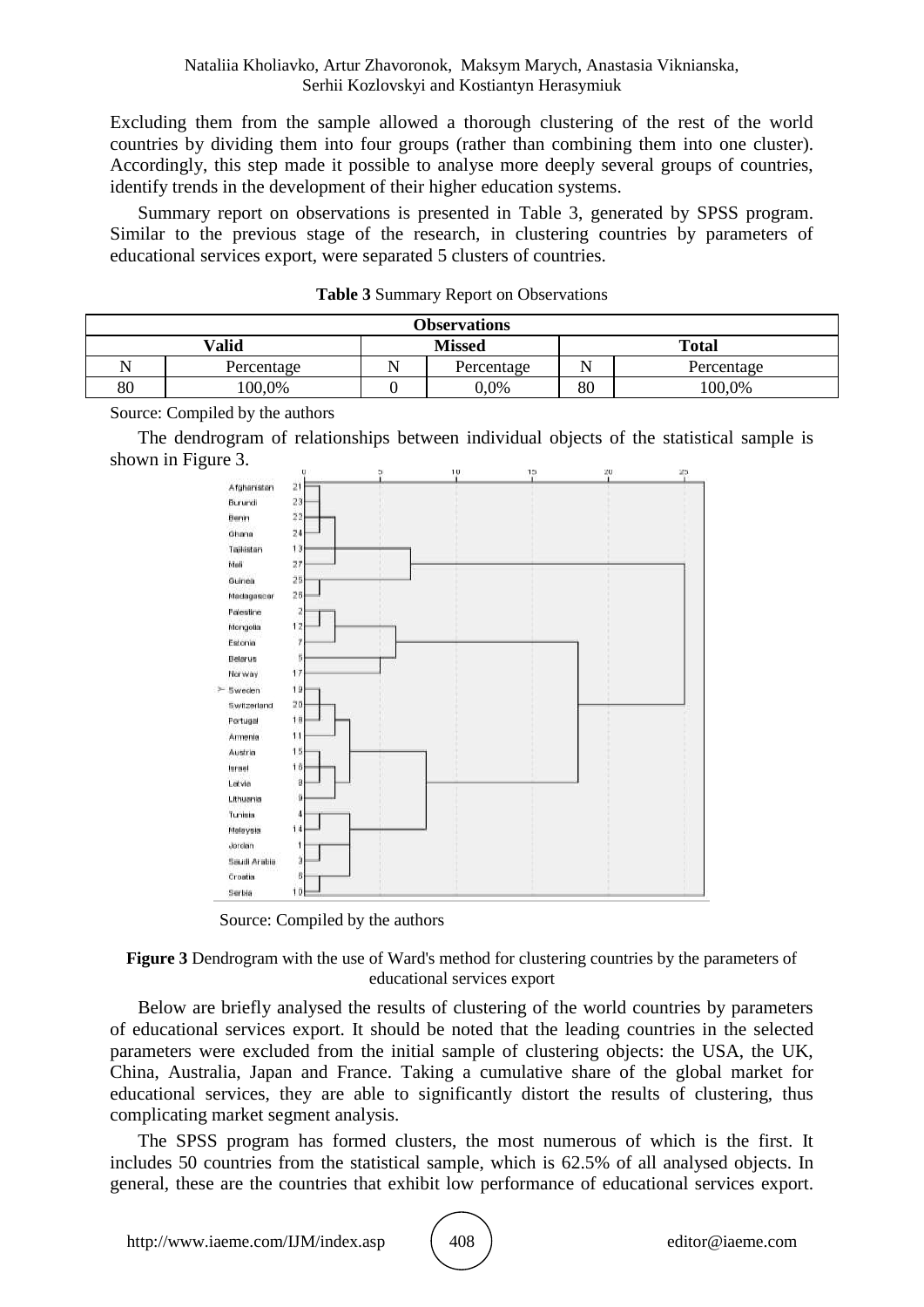Geographically, this cluster is quite diverse, as it contains countries from different continents. The analysis of the structure of this cluster revealed the following main reasons for the countries' entering it:

- the relatively small size of the countries and, accordingly, their limited ability to accommodate a large number of international students;
- lack of universities with highly competitive positions in the world market of educational services;
- low level of socio-economic development of the country, its national higher education system, which complicates the notification of diplomas of local universities abroad or reduces the competitiveness of their graduates in the labour markets.

The first cluster included Latvia, with, as of 2018, had more than 8,800 foreign students enrolled (about 10-11% of the total number of students in the country). The Latvian Government initiated a policy of active internationalization of higher education, which envisaged expanding the capacity of universities to implement study programs, conduct exams and defend dissertations in EU languages. As a result, measures in internationalization of higher education have increased the number of foreign students fourfold (Government of Latvia, 2018). According to the Central Statistical Bureau of the Republic of Latvia, most foreign students study at Riga Technical University, University of Latvia, Transport and Telecommunication Institute, Baltic Russian Institute, Medical Academy of Latvia. The largest number of foreigners are from Israel, Lithuania, Russia, Estonia and Sri Lanka. The share of Ukrainians among foreign students in Latvia is less than 0.2%.

The second cluster brings together countries with a high proportion of their citizens in the total number of international students in the world (1.5-2%) and low inbound mobility ratio (0-6%). In particular, the SPSS program included in this cluster Egypt, Malaysia, the Republic of Korea, Italy and Spain.

Countries with a low level of representation of their citizens among foreign students of the world (0-0,9%) and average level of inbound mobility ratio (6-14%) are classified in the third cluster. This is Jordan, Czech Republic, Kyrgyzstan, Antigua, Barbados, Bermuda, Ireland, Norway, Sweden, Angola and Namibia.

Austria, Switzerland and New Zealand are included in the fourth country cluster. They are characterized by the average level of the parameter of the number of the country representatives in the total volume of foreign students of the world (1-2%), as well as the high level of the parameter of inbound mobility ratio (14-20%).

The fifth cluster includes a set of countries with low inbound mobility ratio (0-6%) and the average proportion of their population among a cohort of international students in the world (0.3-1.5%). Poland, Romania, Saudi Arabia, Turkey, Ukraine, Thailand, Brazil, Cuba, Netherlands and Belgium are included in this cluster.

Ukraine is in the fifth cluster. According to the state-owned enterprise "Ukrainian State Center for International Education" of the Ministry of Education and Science of Ukraine, in 2018, more than 75,600 foreign students from 154 countries studied in the country. Most foreign students come from India (19.8%), Morocco (9.8%), Azerbaijan (8.2%), Turkmenistan (6.7%) and Nigeria (4.7%). Measures on the internationalization of higher education in Ukraine bring their results, as there is a steady upward trend in the number of foreign students (with the exception of 2013-2014, when the indicator declined due to the deployment of hostilities in eastern Ukraine). The following specialties are most popular among foreign students: "Medicine", "Medical care", "Dentistry", "Management", "Pharmacy, industrial pharmacy". This is also reflected in the structure of Ukrainian institutions of higher education, in which the majority of foreigners study: Kharkiv National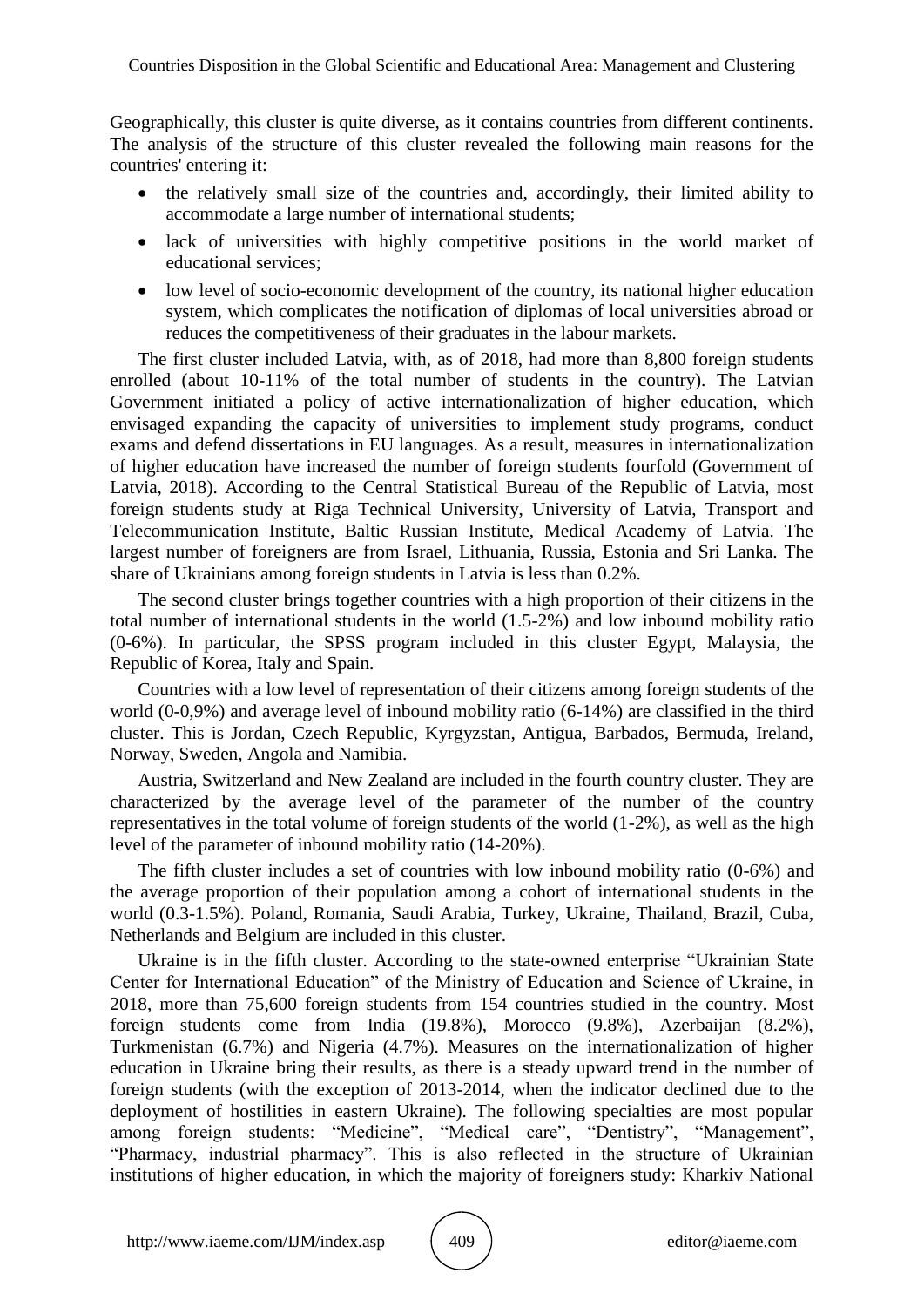Medical University, V.N. Karazin Kharkiv National University, Odessa National Medical University, Bogomolets National Medical University, Zaporizhzhya State Medical University, Dniprovsky Medical Academy, Vinnytsia National Medical University named after M.I. Pirogov, Interregional Academy of Personnel Management, I. Horbachevsky Ternopil National Medical University, Bukovyna State Medical University. As of 2018, only 23 Latvians studied at Ukrainian universities, which is 0.03% of foreign students in Ukraine. The percentage of foreign students from other countries of the Eurozone is similarly low among foreign students in Ukraine.

### **6. DISCUSSION**

Presented in this paper result of the analysis of countries disposition in the global scientific and educational area is correlate with the conclusions of P. Ederer, P. Schuller and S. Willms (2008). Based on the study of the educational systems of 17 countries of the Organization for Economic Co-operation and Development, the mentioned above researchers concluded that competitive higher education systems are aimed at: permanent improvement of learning process; expanding of opportunities for student and other stakeholders; fast respond to changing labor market needs and global challenges; attracting talents (including international students, foreign professors, lecturers). In contrast to the study of P. Ederer, P. Schuller фтв S. Willms (2008), the analysis presented in this article is structured in two separate blocks export and import of educational services of universities. Such approach to the study allowed: 1) conducting of in-depth analysis of the countries in both blocks and 2) synthesizing the results to identify current trends in the global scientific and educational area.

The conducted research revealed that the leading positions in the world educational services market are occupied by countries characterized with high parameters of investment of financial resources in the spheres of higher education and science. Besides, the investments are attracted not only from the government sector, but also from the business enterprise sector and private non-profit sector (for example, endowment funds). The same position regarding the direct correlation between amount of investing and level of competitiveness of the higher education system is inherent for J. Kabok, T. Kis, M. Csullog, I. Lendak (2013) and I. Degtyarova, O. Hryhorash, V. Chentsov (2018). At the same time, as V. Satsyk (2014) pointed out, not only the investment aspects affect the level of competitiveness of higher education institution. Achieving high competitive positions in the world educational services market requires the advanced infrastructure and management model, as well as the consolidation of interests of universities, business, government and civil society (Satsyk, 2014). In our opinion, such a comprehensive approach to ensuring the competitiveness of the higher education system is the optimal and the most relevant to the current challenges of the dynamic scientific and educational area.

Analyzing the rank of Ukraine in the world scientific and educational area, the necessity of developing a comprehensive strategy for the internationalization of the higher education system of Ukraine was noted. During the research the scientists L. Antonyuk, D. Ilnytskyy, D. Barabas and M. Sandul (2017) come to the similar conclusion, in particular, they emphasis the necessity of development and effective implementation of strategy for enhancing the competitiveness of the national higher education system. Y. Petrunia, V. Chentsov, N. Zyczynski, V. Petrunia (2019) substantiated that increasing of competitiveness of higher education institutions actualize the transformation of the university's management structure, in particular, they proposed to strengthen the role of the marketing unit in management. Stable competitive positions of higher education institutions in the global scientific and educational area require the development of the universities' marketing management systems (Petrunia et al., 2019). R. Tarrach, E. Ergon-Polack, P. de Maret, J.-M. Rapp and J. Salmi (2011)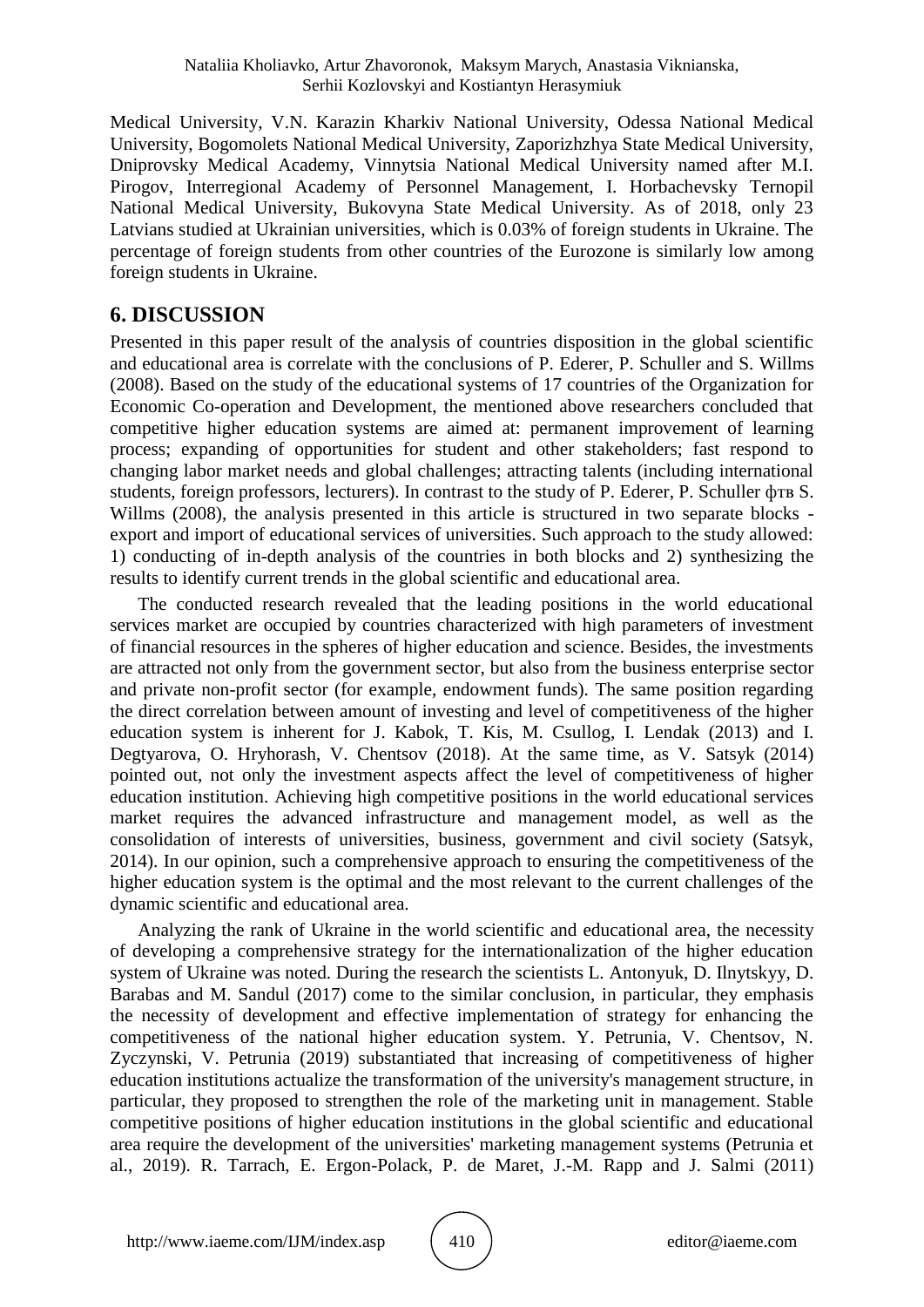emphasize that effective implementation of such strategies is possible on the basis of the modernization of management systems in higher education, in particular towards decentralization and autonomization of universities.

S. Marginson (2006, 2012) stated that there is no optimal, universal strategy for the development of competitive universities at the global level. It is explained by the significant difference of countries in terms of pace and features of their economic, social and cultural development. Therefore It is important to analyze world experience, identify the best practices and adapt them to the particularities of the national economy (Kudła, Stachowiak-Kudła, Polszakiewicz, & Boehlke, 2014).

# **7. CONCLUSIONS**

The use of the IBM SPSS Statistics Base toolkit revealed the leading positions of India and China in terms of importing educational services. These countries, according to the data from UNESCO Institute for Statistics, account for about 17% (China) and 3.8% (India) of the total number of international students in the world. The results of clustering of the countries of the world confirmed the hypothesis of increasing globalization and internationalization of scientific and educational space.

Clustering by parameters of educational services export confirmed the leadership of the USA, the UK, Russian Federation, China, Japan, Australia and France in the global market for educational services. What is more, among these countries, according to the UNESCO Annual Surveys for Statistics, according to the number of inbound internationally mobile students, the United States (more than 18.5% of the total number of international students in the world), the United Kingdom (more than 8%) and Australia (more than 7%) are ranked first.

The conducted research allows making the conclusion that the competitiveness of a higher education institution in the global market for educational services (and, accordingly, the number of foreign students in it) is positively influenced by the existence of a coherent strategy for the internationalization of the higher education system of the country and of universities in particular. At the same time, institutional strategies should be harmonized with the national internationalization strategy. In our view, strategies for the internationalization of higher education should integrate several key aspects:

1) marketing (promotion of the brand of Ukrainian universities among foreign applicants);

2) educational process (focus on the development of students' intercultural competences; expansion of English courses and programs; coordination of educational programs with stakeholders; introduction of innovative teaching and ICT methods);

3) research (intensification of international research activities of universities; strengthening of the research component in training programs of future specialists; commercialization of scientific research results in the real sector of the economy);

4) leisure and infrastructure (improving the quality of adaptation and support programs for foreign students, including the organization of their meaningful leisure; organization of courses in the language of the country of study; development of modern infrastructure, including the information one).

Latvia and Ukraine have shown a steady upward trend in the number of international students over the last ten years. This is the result of the gradual introduction of measures to internationalize the higher education systems of these countries. The actions taken in this direction by the governments of both countries are intensified by the activities of higher education institutions. With the demographic situation worsening in most regions of Ukraine and Latvia, universities are trying to actively enter the global market for educational services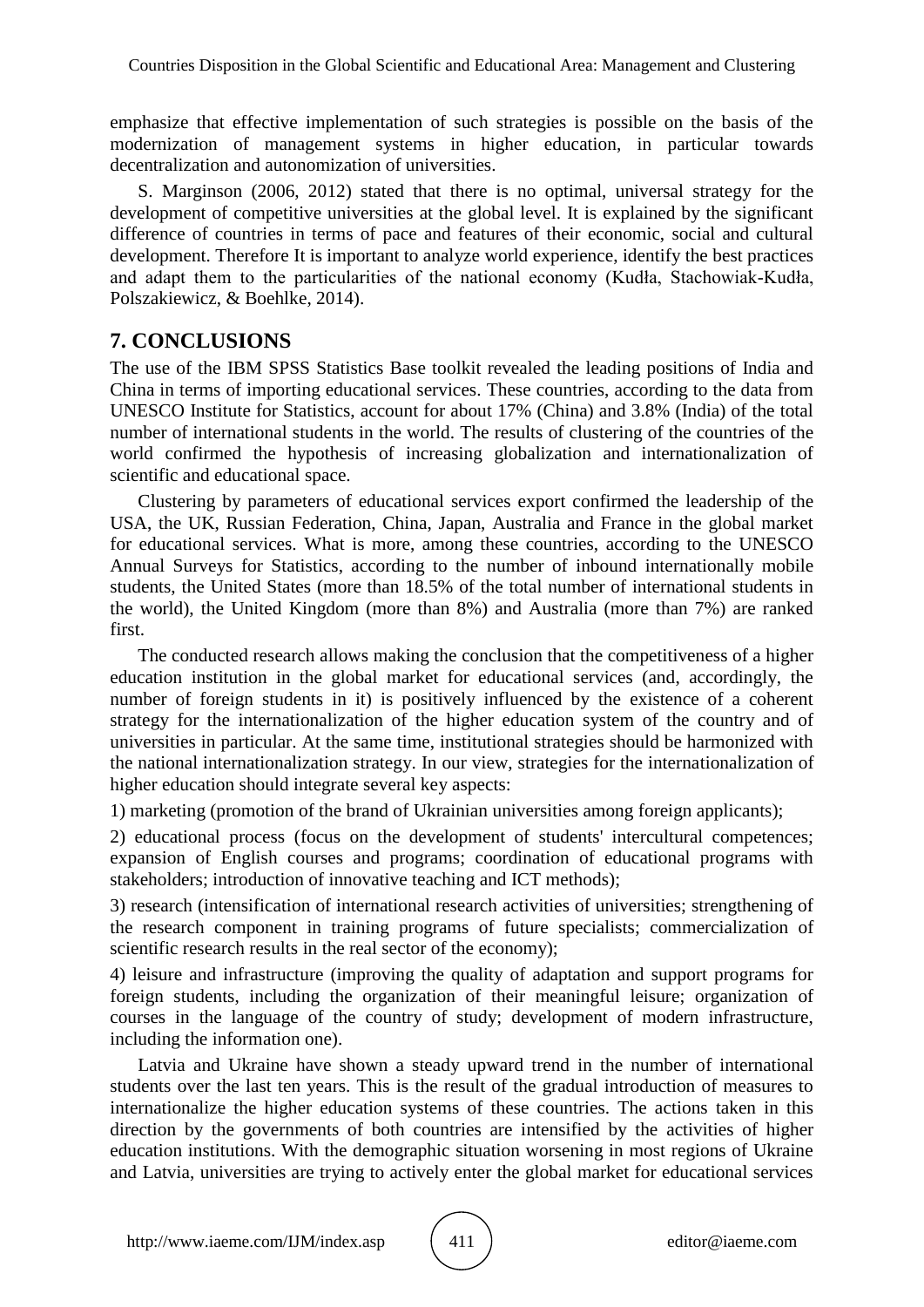by attracting more foreign students each year. Among the main priorities for the development of Ukrainian and Latvian universities are the improvement of the quality of their educational services, entering the top-50 world rankings and improving the reputation in the global scientific and educational space. This will not only attract more foreign students in the long run, but also significantly expand their geography (in particular, will increase the number of students from the European Union, the United States of America, Australia).

### **ACKNOWLEDGMENTS**

This research is carried out with intheframe work of the scientific project "Integrated Model of Competitive Higher Educationin Ukraine under the Quadruple Helix Concept" with the support of the Ministry of Education and Science of Ukraine.

### **REFERENCES**

- [1] Altbach, P.G., & De Wit, H. (2015). Internationalization and global tension: Lessons from history. *Journal of studies in international education, 19 (1),* 4-10. https://doi.org/10.6017/ihe.2015.81.8726
- [2] Antonyuk, A., Ilnytskyy, D., Barabas, D., & Sandul, M. (2017). International Competitive Disposition of National Higher Education Systems*. International Economic Policy, 2,* 7- 38. Retrieved from http://iepjournal.com/journals\_eng/27/2018\_1\_Antoniuk\_Ilnytskyy\_Barabas\_Sandul.pdf
- [3] Bennell, P., & Pierce, T. (2003). The Internationalisation of Tertiary Education: Exporting Education to developing and Transitional Economies. *International Journal of Educational development, 23,* 215–232. https://doi.org/10.1016/S0738-0593(02)00024-X
- [4] Choudaha, R., & Wit, H. (2014). Challenges and Opportunities for Global Student Mobility in the Future: a comparative and critical analysis. *Internationalisation of Higher Education and Global Mobility*. Oxford: Symposium Books. https://doi.org/10.15730/books.87
- [5] Coelen, R. (2015) Why Internationalize Education? *International Higher Education, 83,* 4-5. https://doi.org/10.6017/ihe.2015.83.9074
- [6] Cosmulese, C.G., Grosu, V., Hlaciuc, E., & Zhavoronok, A. (2019). The Influences of the Digital Revolution on the Educational System of the EU Countries. *Marketing and Management of Innovations*, *3,* 242-254. http://doi.org/10.21272/mmi.2019.3-18
- [7] De Wit, H., Hunter, F., Howard, L. & Egron-Polak, E. (2015). *Internationalisation of Higher Education*. Retrieved from www.europarl.europa.eu/RegData/etudes/.../2015/.../IPOL\_STU540370\_EN.pdf
- [8] Debych, М.А. (2017). *Internatsionalizatsiia vyschoi osvity: svitovyjdosvid [Internationalization of higher education: international experience]* Sumy. Retrieved from https://ihed.org.ua/wp-content/uploads/2019/11/Debych\_M\_2-12- 2019\_monogr\_disert.pdf
- [9] Degtyarova, I., Hryhorash, O., & Chentsov V. (2018). The mechanism of higher education funding in Ukraine: nationwide and local perspective. *Investment Management and Financial Innovations,* 15(3), 223-236. http://doi:10.21511/imfi.15(3).2018.19
- [10] Ederer, P., Schuller, P., & Willms, S. (2008) *University Systems Ranking: Citizens and Society in the Age of the Knowledge*. Lisbon Council, Brussels. URL: https://vo.hse.ru/data/2010/12/31/1208182358/Evrop.pdf
- [11] Frølich, N., Veiga, A., & Dezembro, R.P. (2005). Competition, cooperation, consequences and choices. Internationalisation in higher education. *EAIE/EAIR Joint Seminar*, *22,* 23. Retrieved from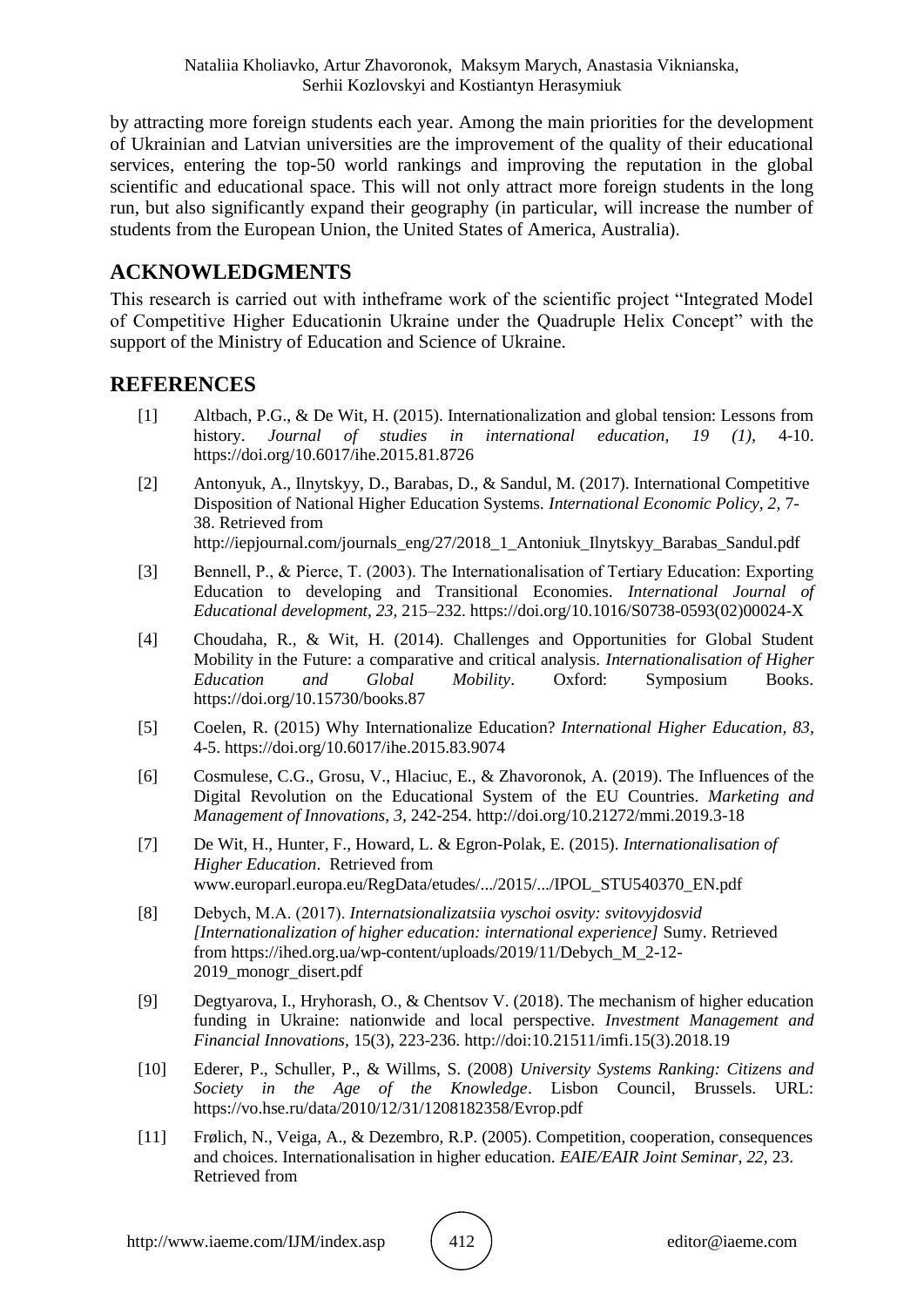https://www.researchgate.net/publication/225083900\_Competition\_cooperation\_conseque nces\_and\_choices\_Internationalisation\_in\_higher\_education

- [12] Helms, R.M., Rumbley, L.E., Brajkovic, L., & Mihut, G. (2015). *Internationalizing higher education worldwide: National policies and programs*, Washington, DC: American Council on Education*.* Retrieved from https://www.acenet.edu/newsroom/Documents/National-Policies-and-Programs-Part-1-Global.pdf
- [13] Holyavko, N., Mostova, M., & Shestakovska, T. (2014). Ukraine's higher education system development tendencies. *Economic Annals-XXI*, *3-4 (2),* 23-26. Retrieved from http://soskin.info/userfiles/file/2014/3-4\_2014/2/Kholyavko\_Mostova\_Shestakovska.pdf
- [14] Horbunova, L., Debych, M., Zinchenko, V., Stepanko, I., & Shypko, О. (2016). *Analiz providnoho vitchyznianoho ta zarubizhnoho dosvidu internatsionalizatsii vyschoi osvity na osnovi kul'turno-humanitarnykh stratehij [Analysis of the leading national and international experience of higher education internationalization on the bases of culturalhumanitarian strategies] (part II): preprint.* Кiyv, ІVО NАPN Ukraine.
- [15] Hudzik, J.K. (2011). *Comprehensive Internationalization: From Concept to Action.*  NAFSA. Retrieved from http://ecahe.eu/w/images/1/1f/Comprehensive Internationalization - NAFSA.pdf
- [16] Kabók, J., Kis, T., Csüllög, M., & Lendák, I. (2013) Data Envelopment Analysis of Higher Education Competitiveness Indices in Europe. *Acta Polytechnica Hungarica.* Vol. 10. No. 3. 2013. Р. 185-201. URL: https://www.uniobuda.hu/journal/Kabok\_Kis\_Csullog\_Lendak\_41.pdf
- [17] Kalenyuk, I., & Kuklin, О. (2009). Suchasni tendentsii transformatsii osvity u hlobalnomu seredovyshchi [Current trends in the transformation of education in the global environment]. *Sotsioekonomika [Socioeconomics]*, 86-99. Retrieved from http://dspace.nbuv.gov.ua/handle/123456789/39804
- [18] Kalenyuk, I., Tsymbal, L., Djakon, A., & Panchenko, E. (2018). Assessment of intellectual leadership under global competition. *Problems and Perspectives in Management*, *16(4),* 212-223. https://doi.org/10.21511/ppm.16(4).2018.18
- [19] Kozlovskyi, S., Mazur, H., Vdovenko, N., Shepel, T., Kozlovskyi, V. (2018). Modeling and forecasting the level of state stimulation of agricultural production in Ukraine based on the theory of fuzzy logic. *Montenegrin Journal of Economics*, Vol. 14(3), pp. 37-53. https://doi.org/10.14254/1800-5845/2018.14-3.3
- [20] Kozlovskyi, S., Khadzhynov, I., Vlasenko, I., Marynchak, L. (2017). Managing the sustainability of economic system as the basis of investment development in Ukraine. *Investment Management and Financial Innovations*, Vol. 14(4), pp. 50-59. https://doi.org/10.21511/imfi.14(4).2017.06
- [21] Kozlovskyi, S., Grynyuk, R., Baltremus, O., Ivashchenko, A. (2017). The methods of state regulation of sustainable development of agrarian sector in Ukraine. *Problems and Perspectives in Management*, Vol. 15(2-2), pp. 332-343. https://doi.org/10.21511/ppm.15(2-2).2017.03
- [22] Kehm, B.M., & Teichler, U. (2007). Research on internationalisation in higher education. *Journal of Studies in International Education*, *11(3-4),* 260-273. https://doi.org/10.1177/1028315307303534
- [23] Killick, D. (2015). Developing the Global Student: Higher education in an era of globalization. *Internationalization in Higher Education Series*. New York: Routledge. 1st Edition. https://doi:10.5281/zenodo.1035983
- [24] Knight, J. (2003). Updated Internationalisation Definition. *International Higher Education, 33,* 2-3. https://doi.org/10.6017/ihe.2003.33.7391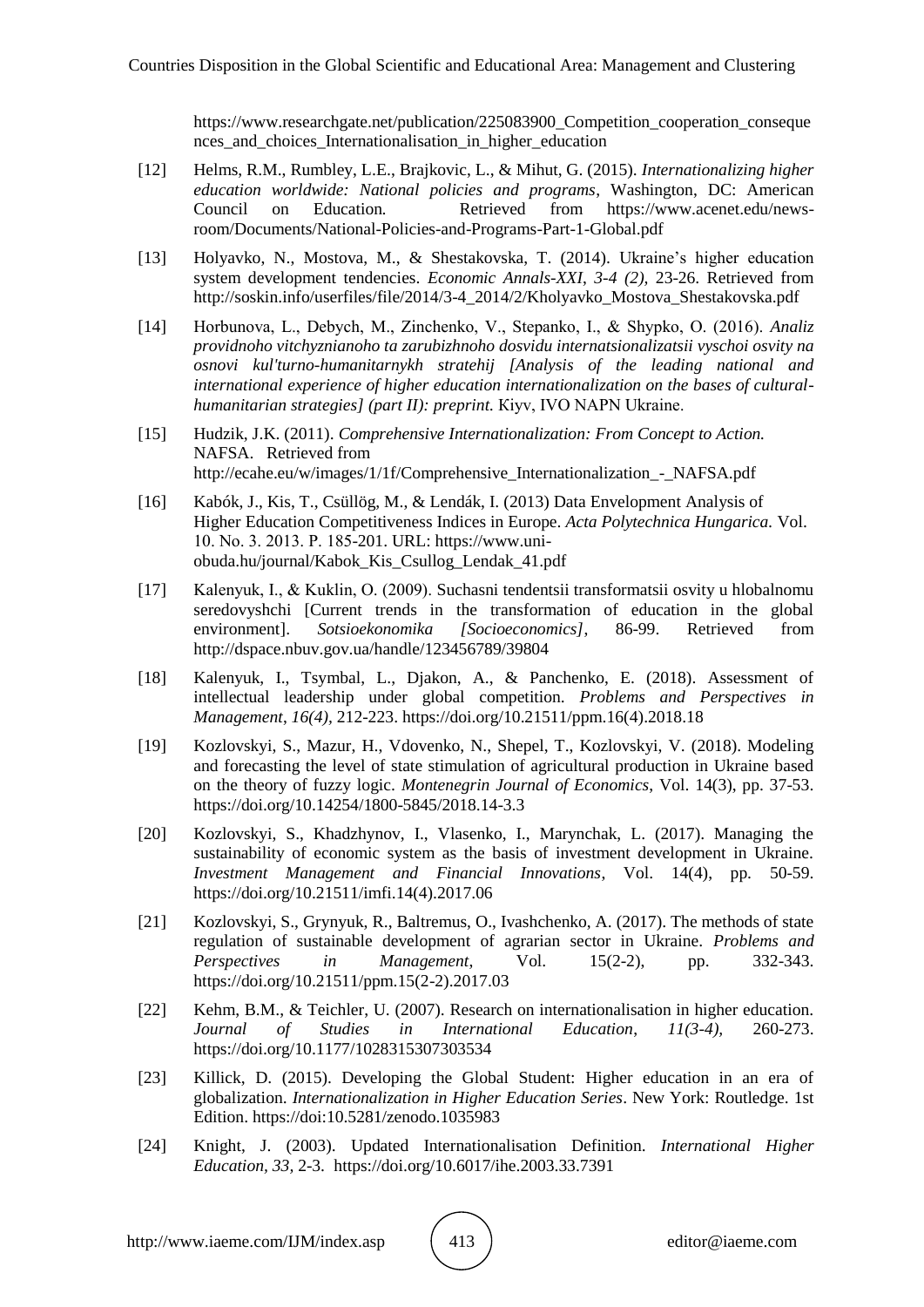Nataliia Kholiavko, Artur Zhavoronok, Maksym Marych, Anastasia Viknianska, Serhii Kozlovskyi and Kostiantyn Herasymiuk

- [25] Knight, J. (2011). Five myths about internationalization. *International higher education*, *62,* 14-15. Retrieved from https://ejournals.bc.edu/index.php/ihe/article/view/8532/7666
- [26] Knight, J. (2012). *Internationalization: Three Generations of Crossborder Higher Education*. New Delhi: India International Centre. Retrieved from http://www.iicdelhi.nic.in/ContentAttachments/Publications/DiaryFiles/53511July92012\_I IC%20Occasional%20Publication%2038.pdf
- [27] Kudła, J., Stachowiak-Kudła, M., Polszakiewicz, B., Boehlke, J. (2014). The higher education competition in Poland and the quality of teaching and research: the case of economic and law studies. *Ekonomia i Prawo. [Economics and Law],* 13(4), 471-482. http://dx.doi.org/10.12775/EiP.2014.033
- [28] Marginson, S. (2000). Living with the Other: Higher education in the global era. *International Higher Education. Monash Centre for Research in International Education, Australian Universities' Review,* 5-8. Retrieved from https://files.eric.ed.gov/fulltext/EJ618275.pdf
- [29] Marginson, S. (2006) Dynamics of National and Global Competition in Higher Education // Higher Education. Vol. 52. No. 1. P. 1–39. http://dx.doi.org/10.1007/s10734-004-7649 x
- [30] Marginson, S. (2006). Dynamics of national and global competition in higher education. *Higher Education*, 1-39. https://doi.org/10.1007/s10734-004-7649-x
- [31] Marginson, S. (2012). Emerging Countries Need World-Class Universities. University World News, issue 214. URL: https://www.universityworldnews.com/post.php?story=20120320114704953
- [32] Marginson, S., & Van Der Wende, M. (2007). To rank or to be ranked: The impact of global rankings in higher education. *Journal of studies in international education, 11 (3- 4),* 306-329. https://doi.org/10.1177/1028315307303544
- [33] Petrunia, Y., Chentsov, V., Życzyński N. & Petrunia V. (2019). Marketing environment and marketing management of universities in Ukraine: national and regional dominants. *Innovative Marketing*, 15(1), 1-12. http://doi:10.21511/im.15(1).2019.01
- [34] Rumbley, L.E. (2015). "Intelligent Internationalization": A 21st Century Imperative. *International Higher Education*, *80,* 16-17. https://doi.org/10.6017/ihe.2015.80.6146
- [35] Rumbley, L.E., & Altbach P.G. (2016). The local and the global in higher education internationalization. *Global and local internationalization*, Sense Publishers, Rotterdam, 7-13. https://doi.org/10.1007/978-94-6300-301-8\_2
- [36] Satsyk, V. (2014). Детерминанты глобальной конкурентоспособности университетов: в поисках эффективной стратегии развития высшего образования на Украине [Determinanty globalnoy konkurentosposobnosti universitetov: v poiskakh effektivnoy strategii razvitiya vysshego obrazovaniya na Ukraine]. *Voprosy obrazovaniya.* 1, 134-161. URL: https://www.researchgate.net/publication/261544181 Determinanty globalnoj konkurent

osposobnosti\_universitetov\_v\_poiske\_effektivnoj\_strategii\_razvitia\_vyssego\_obrazovania \_na\_Ukraine\_zurnal\_Voprosy\_obrazovania\_Vyssaa\_skola\_ekonomiki\_Moskva\_2014

- [37] Scott, P. (1998). Massification, Internationalisation and Globalisation. The Globalisation of Higher Education. *Society for Research into Higher Education.* Open university press. Рp. 108–129.
- [38] Scott, P. (2000). Globalisation in Higher Education: challenges for the 21st century. *Journal of Studies in International Education, 4 (1),* 3-10. https://doi.org/10.1177/102831530000400102